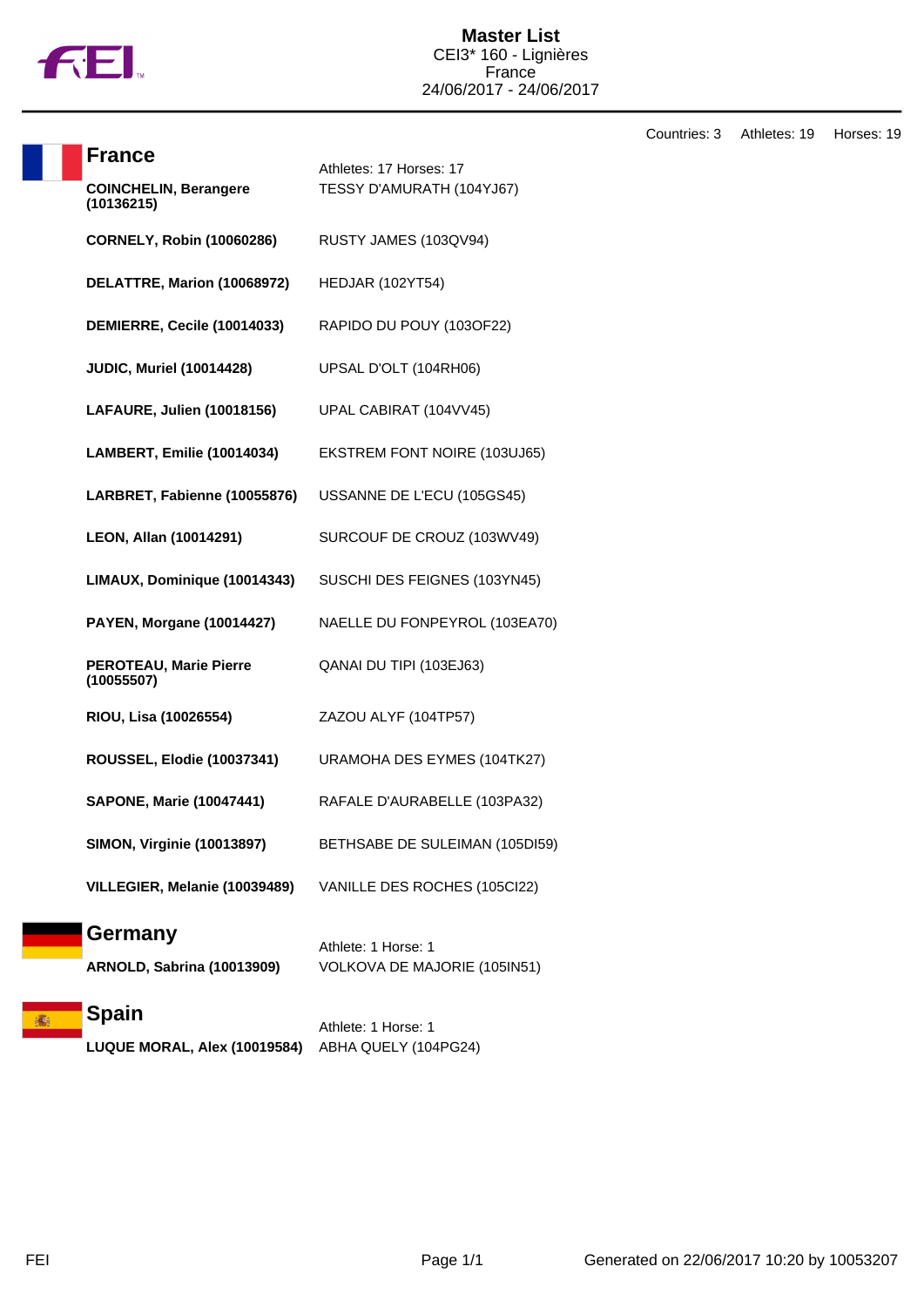

Countries: 10 Athletes: 54 Horses: 54



**Algeria**

Athlete: 1 Horse: 1 **DEJBLI, Selim (10058651)** URWA EL RAZNA (104SL49)

### **Bahrain**

Athletes: 3 Horses: 3 **AL KHALIFA, Sh. Mohammed Bin** KHAMON (104BR96) **Mubarak (10063536)**

**AL KHATRI, Fahad Helal Mohamed** BADJARITZH (105DZ55) **(10065846)**

**AL NAYEF, Hussain Mohamed Arif** NIAGARA DE LURIECQ (105AZ05) **(10043674)**

| <b>Czech Republic</b>             |                            |
|-----------------------------------|----------------------------|
|                                   | Athletes: 2 Horses: 2      |
| <b>KUBIKOVA, Lucie (10046163)</b> | SELKIS DE BARBAN (104CD93) |

| <b>SKABOVA, Lucie (10088295)</b> | SHEITAN DU CULTY (104SY99) |
|----------------------------------|----------------------------|
|                                  |                            |

| France                            | Athletes: 35 Horses: 35  |
|-----------------------------------|--------------------------|
| <b>ATGER, Virginie (10014473)</b> | SANA DE JALIMA (105EU48) |

| BAUDIN, Clemence (10022426) | ZABOR DES PINS (105QL52) |
|-----------------------------|--------------------------|
|-----------------------------|--------------------------|

- **BELLIL, Kamel (10021642)** AL SHAHIN (105NR44)
- **BOCHER, Olivier (10022480)** SAHIH DE KERBODOAR (104JH02)
- **BOULENGER, Enora (10018185)** KENJYA DE BOZOULS (104ZQ36)
- **BOURLE, Sonia (10014458)** UZIKA D'AQUI (104ZI05)
- **BOUTEILLER, Pietro (10055787)** KERAMAS JULIA BEA (105GI29)
- **BRAUN, Mathieu (10067111)** GUETTA DES TROIS MAS (105IJ15)
- **CARRASCO, Genevieve (10116894)** COGNAC DANCER (105JI40)
- **CHALANDRE, Claire (10058732)** URGA D'OLBIA (104VK63)
- **DUPAS, Carlota (10014308)** EASTER MONDAY CHERY (105PH67)
- **DUPUIS, Lionel (10120406)** ULRIQ DE CRE (104VM64)
- **FAUCON, Marine (10022772)** SALVIA DU TAU (103WV30)
- **FAUGERE, Laure (10084509)** AMELIA DE LUC (105NP69)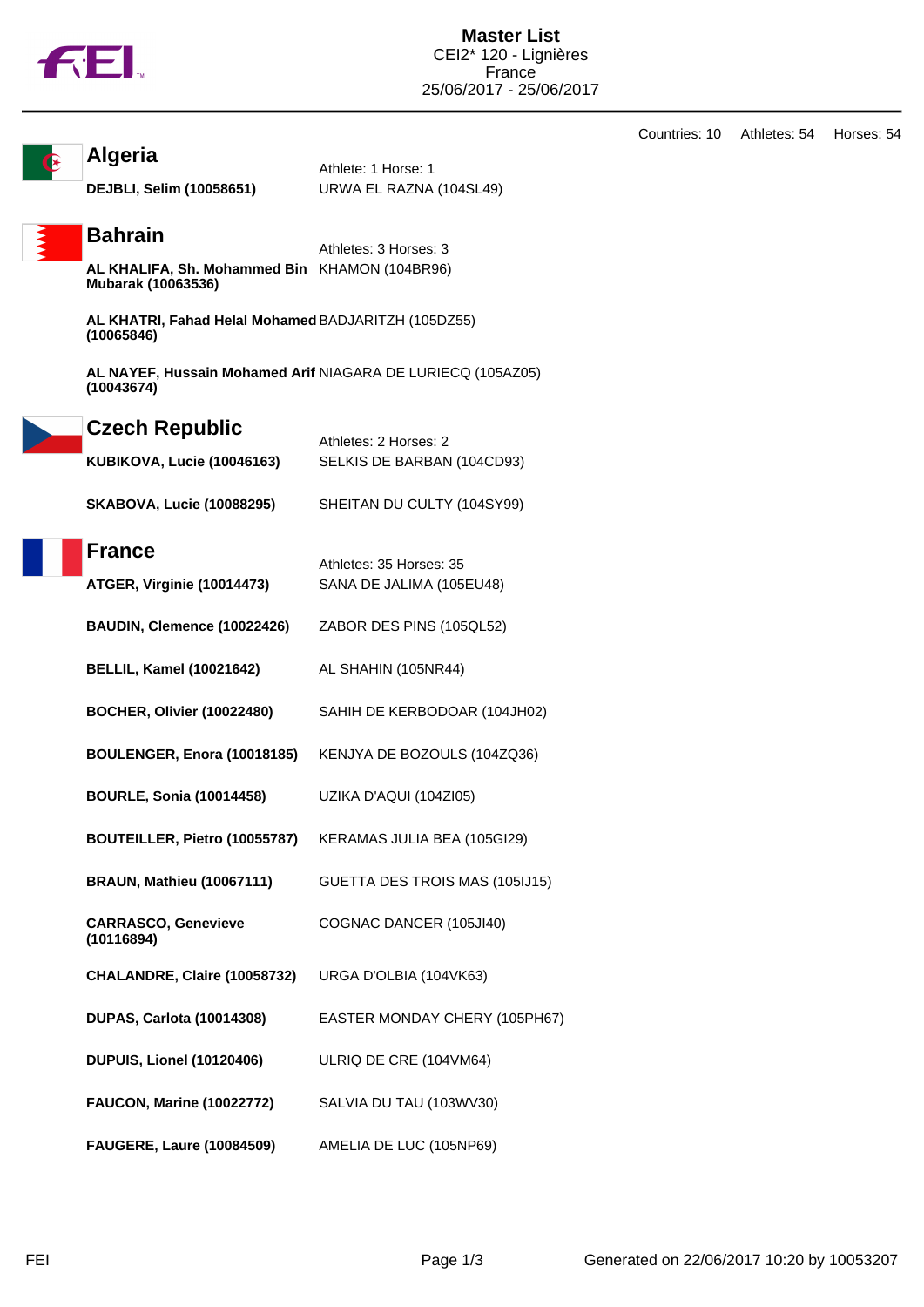

| <b>FREARD, Virginie (10085556)</b>            | DJELKO (105JF26)                                 |
|-----------------------------------------------|--------------------------------------------------|
| GOURDON, Sandrine (10060370)                  | ALDEBARAN DE TRACLIN (105KV91)                   |
| GRANIER, Maureen (10111588)                   | VAHOPI D'OLT (105AB05)                           |
| <b>HUET, Victor (10059314)</b>                | VOLCAN D'AZUR (105CH29)                          |
| LAFAURIE, Alizee (10113908)                   | SUNSHINE OF TAZMANIA (105IK47)                   |
| LAMOUREUX, Marine (10021729)                  | TOTEM DE KERLI (104SJ38)                         |
| LANCE, Sandrine (10017855)                    | AHGADIR (105KS85)                                |
| LE GUILLOU, Denis (10039057)                  | ROLYESIK ARMOR (103WY55)                         |
| LEMOINE, Marilyn (10014419)                   | SAMELLA DE LA VALIERE (103TN35)                  |
| LEON, Allan (10014291)                        | HARMATTAN VAIRAM (105JX68)                       |
| LISSARRAGUE, Nina (10046753)                  | PIOURKA BLUE (105EA39)                           |
| MABILON, Karine (10015132)                    | JAMELA COURTHOUSE (105EH72)                      |
| PAYEN, Marine (10019332)                      | VANUATU DU FONPEYROL (105ER54)                   |
| PEGAZ TOCQUET, Laetitia<br>(10059676)         | AZUR DU COLOMBIER (105OL74)                      |
| PLANCHON, Audrey (10113563)                   | VAROUSSA AL SHATANE (105GO48)                    |
| REVILLION, Mathieu (10059103)                 | COURTYARD HELIOS (104MQ31)                       |
| <b>ROMAN, France (10023293)</b>               | VENTDUDESERT EL RAZNA (105DY09)                  |
| <b>SAIGNIE, Marine (10084766)</b>             | ALAURZA (105PI52)                                |
| <b>TERRAL, Alexis (10072416)</b>              | <b>SKY KID (105KO99)</b>                         |
| VALENTIN, Maeva (10081795)                    | PRETON (104VO31)                                 |
| <b>VIAL, Marine (10093714)</b>                | SALIM DE BOZOULS (105OL77)                       |
| <b>Italy</b><br>CAMPANINI, Perrine (10055867) | Athlete: 1 Horse: 1<br>PINTOR DES PINS (104AA55) |
| Jordan                                        |                                                  |



Athlete: 1 Horse: 1 RENDAL DA (104YG67)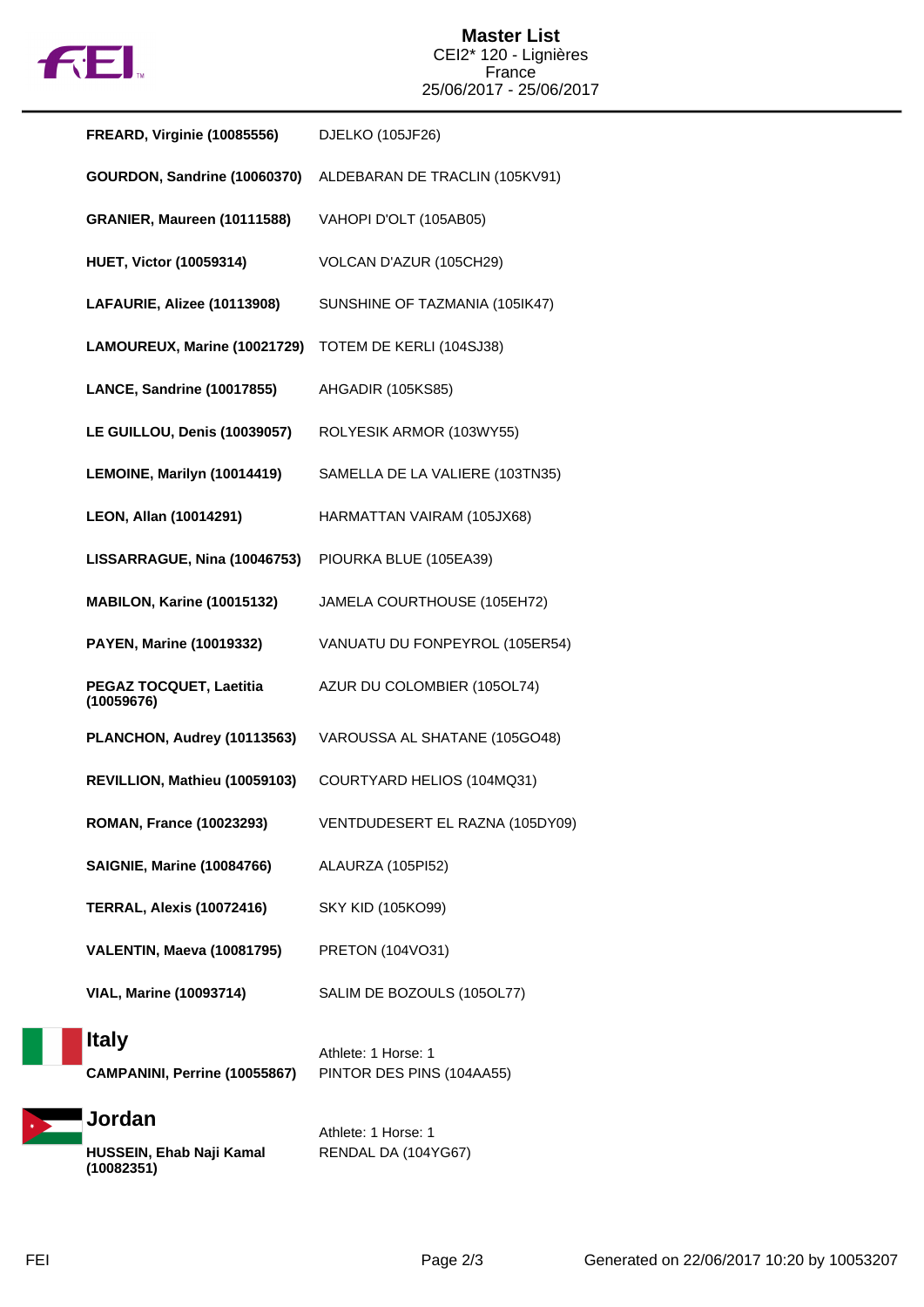

|      | Oman                                                  | Athletes: 4 Horses: 4        |
|------|-------------------------------------------------------|------------------------------|
|      | AL BALUSHI, Saleh (10082976)                          | AL RISSA DE GUEYTE (105OJ35) |
|      | <b>AL FARSI, Faisal (10074081)</b>                    | SADIA D'ALAJOU (105KA16)     |
|      | AL FORI, Mahmood Marhoon<br>Salim (10035632)          | RASHEED (104VO13)            |
|      | <b>AL HAMDANI, Ahmed Salim</b><br>Mohamed (10035625)  | HAREER (104VO15)             |
| 海洋川州 | Saudi Arabia (Kingdom                                 | Athlete: 1 Horse: 1          |
|      | of)<br><b>TAHER, Tarek (10015272)</b>                 | TSAGAN NOUR (105EO75)        |
|      | <b>South Africa</b>                                   | Athlete: 1 Horse: 1          |
|      | KING, Megan (10020235)                                | EL SHAKIR KHAN (104QV21)     |
|      | <b>Spain</b>                                          | Athletes: 5 Horses: 5        |
|      | <b>CERVERA SANCHEZ-ARNEDO,</b><br>Javier (10068708)   | STRAWBLADE (103MZ88)         |
|      | <b>DIEZ NOGUERA, Robert</b><br>(10038661)             | AIGOUAL CYRA (104AD70)       |
|      | <b>FERNANDEZ DE ANTONA, Jon</b><br>(10073794)         | PUMUKI TTORRE (104UV73)      |
|      | <b>IPARRAGUIRRE BERIZIARTUA,</b><br>Gaizka (10057999) | IZAR DE GURBILA (104NZ60)    |
|      | SAEZ MARTINEZ, Ane (10074851) MONTANANA M (104AN40)   |                              |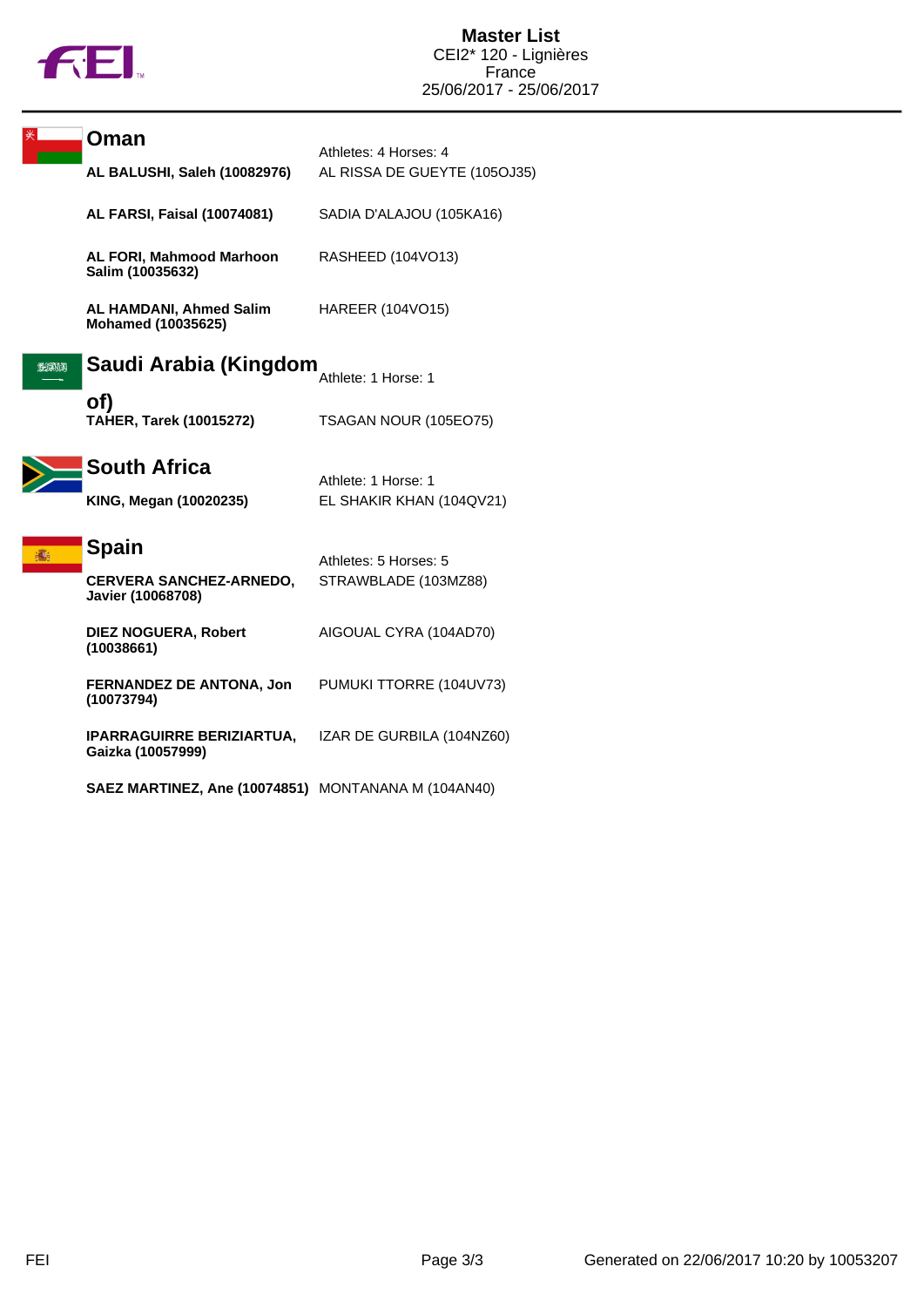

Countries: 5 Athletes: 27 Horses: 27

| <b>Algeria</b> |
|----------------|
|----------------|

**ALIA, Nadia (10067936)** SHEM AZRAFR DES BEAUX (105OC05)

**Bahrain SAAD, Yusuf Fuad Jawher (10102779)**

Athlete: 1 Horse: 1 BARRACUDA FONT NOIRE (105OJ88)

Athlete: 1 Horse: 1

### **France**

| י ומווטט<br>BENAMEUR, Kader (10102452)          | Athletes: 23 Horses: 23<br>VADYM DE MAJORIE (105RD55)           |
|-------------------------------------------------|-----------------------------------------------------------------|
| <b>BERTIN, Clara (10135366)</b>                 | APPY BLUE (105RP41)                                             |
| BRU, Manon (10092234)                           | BENCO DE SAULARIE (105RD49)                                     |
| <b>CHARLES, Marie (10108785)</b>                | NARCISO TERZO (105JW04)                                         |
| DALFIUME, Laurine (10145019)                    | HOLLYWOOD D'ELSSANNE (105QZ48)                                  |
| DESSENON, Alban (10111159)                      | <b>JM DOLAR (105RJ04)</b>                                       |
| FAYEL, Alban (10139014)                         | VICTOIRE DE GALONNE (105GZ65)                                   |
| HENOCQUE, Delphine (10029825) VAL SAN (105NZ85) |                                                                 |
| MARGERIN, Noemie (10131859)                     | SHAH MOZAFAR (105QZ44)                                          |
| <b>MARIN, Melvin (10149654)</b>                 | URBAN MARINE (105NX20)                                          |
| MARTIN, Lauriane (10119047)                     | A CAPELLA SULEIMAN (105RT05)                                    |
| <b>MAURO, Arnaud (10111158)</b>                 | ADMIRATION CS (105MR74)                                         |
| <b>MERCHEZ, Marine (10039352)</b>               | UTOPIA D'EMMARE (104YN34)                                       |
|                                                 | MORVAN, Pierre Marie (10014445) TLEMLEM DE TENSONIVES (104RW20) |
| NICOLAS, Tiffany (10105229)                     | AZRAK D'AURIERES (105RE46)                                      |
| PERRUCHON, Manon (10116631)                     | TA BLAZING SYMBOL (105MR64)                                     |
| <b>PLACES, Claude (10014330)</b>                | ANA DE KERGAUTHIER (104VR71)                                    |
| <b>SAIGNIE, Alizee (10084765)</b>               | QUETIB EL KABYLE (103NL57)                                      |
| (10143755)                                      | <b>SANCHEZ CANOVASSO, Antoine</b> VOLCAN DES VIGNAUDS (105QN76) |